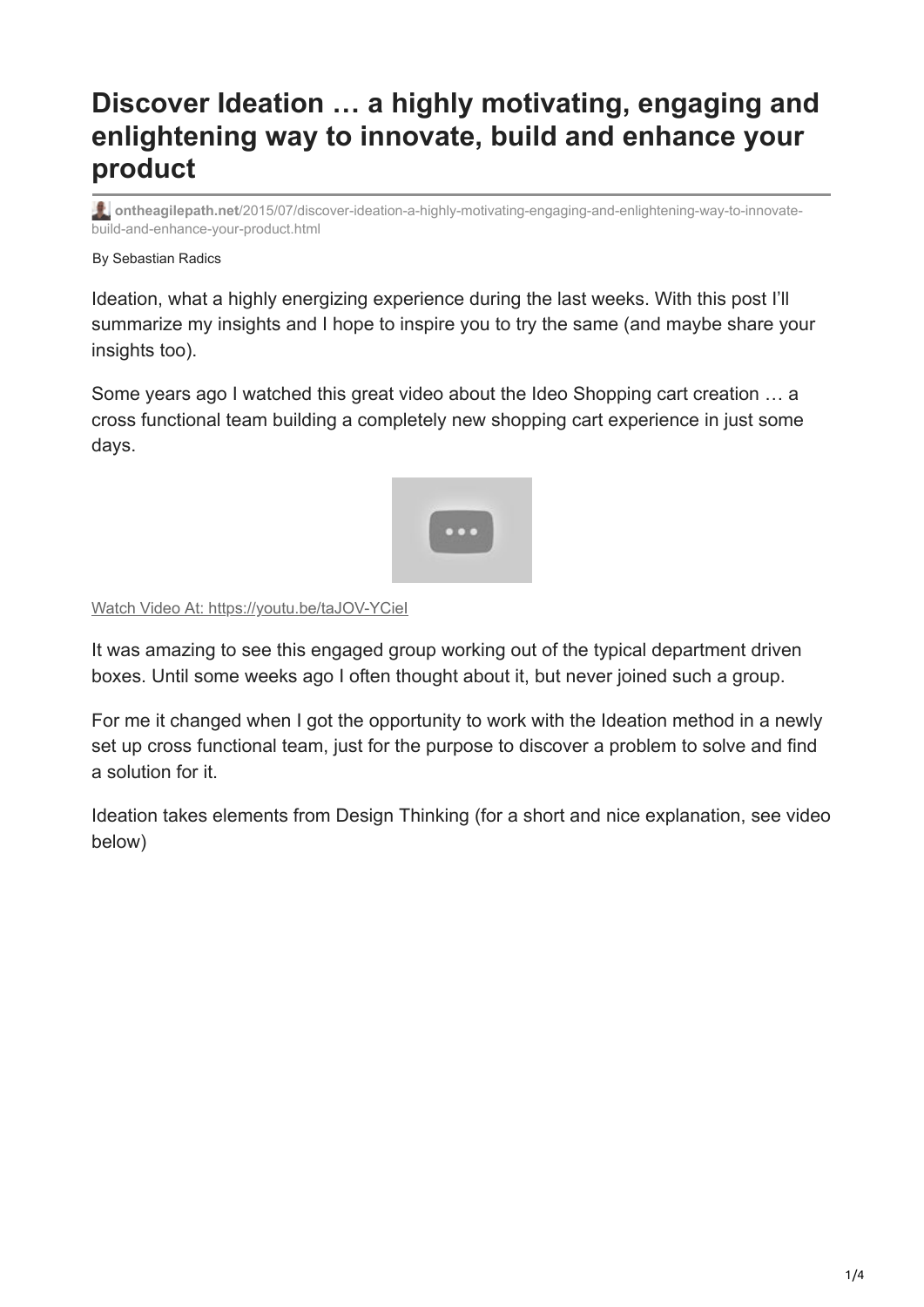

Watch Video At: <https://youtu.be/Ee4CKIPkIik>

and for me roughly works like this.

- 1. Create a cross functional team combining people from different departments, all bringing a unique perspective to the group. We worked in a group of 7
- 2. Discover a problem that needs to be solved by asking questions what we know and don't know about our current domain.
- 3. Ideate (further explained next)
- 4. Create Hypotheses for your assumptions and try to prove it
- 5. (Ideate)
- 6. Ask (a small group of) people via interviews (just find 5-10 interview partners) and gather input whether your assumptions need to be discarded or get further support
- 7. (Ideate)
- 8. Build and iterate with paper prototypes (fast to sketch and designed enough to ask questions and generate new insights) and validate via next interviews
- 9. Iterate as long as you can generate meaningful new insights
- 10. … define and build your MVP

### **Ideate – a brief overview**

It's a way to get many ideas generated in a really short time frame. Gather feedback by your peers, enhance ideas. Discard and select 2 candidates and learn from it. How does it work – shortly explained:

- 1. Start by defining a topic to ideate (create ideas) about. E.g. use the 4W as a orientation – for WHOM, WHAT, WHERE, WHY.
- 2. Split your group in 2
- 3. Everyone: Scribble at least 6 ideas in 5′ (prepare an A4 sheet with 8 areas … fold it by half 3 times  $\bullet$  ... see picture below)
- 4. Explain your ideas to your group and gather feedback whole group 5′ everyone selects one out of her 6+ ideas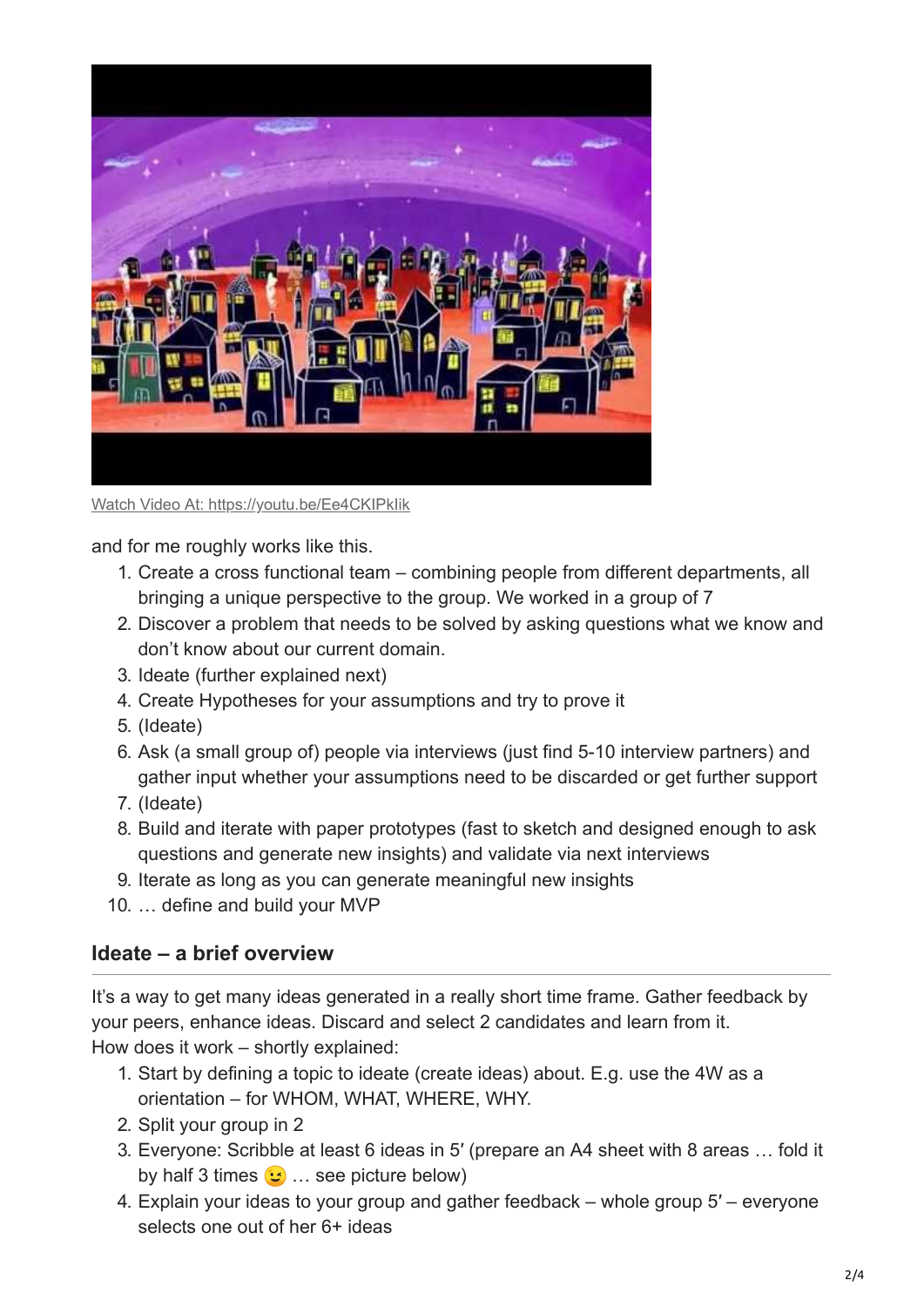- 5. Detail the selected ideas on the backside of your A4 sheet. Again 5′ to create at least 6 details
- 6. Explain your details and generate feedback in 5′
- 7. Write a short statement why it works an elevator pitch in 5′
- 8. One group member of every group switches the group (to bring in a new perspective in every group)
- 9. Every group selects *one* idea and prepares a short presentation in 15′
- 10. All group members (except the presenter) visit the other group a listen to the presentation of the "remaining" idea.
- 11. After the presentation the presenter turns around (backside to the group) and the group provides as much negative feedback as possible (by turning backside it's much easier to provide negative feedback). The presenter takes notes (step 10+11 takes 10′)
- 12. Share the ideas including all the feedback in the whole group and gather your **insights**



This means – in around 2 hours you generate at least 7 (team members)  $x 6 = 42$  ideas, you generate 42 details, you discard 40 and always combine it with a group feedback.

## **Key learnings**

It is a highly engaging, motivating and intensive team experience.

Along the way you generate a lot of new insights about the problem domain and learnings about the processes and your company.

Prototyping and intense user contact via interviews is key to validate your assumptions and get out of our narrowed thinking perspective.

We had to discard so many assumptions where we were plainly on the wrong track ... just by asking some people.

It is a disruptive format with an integrated learning (by making mistakes) culture. It's filled with energy and motivation – we worked 10 days full of thinking, group work, discussions and teaming. We discovered … thinking all the time hurts (positively).